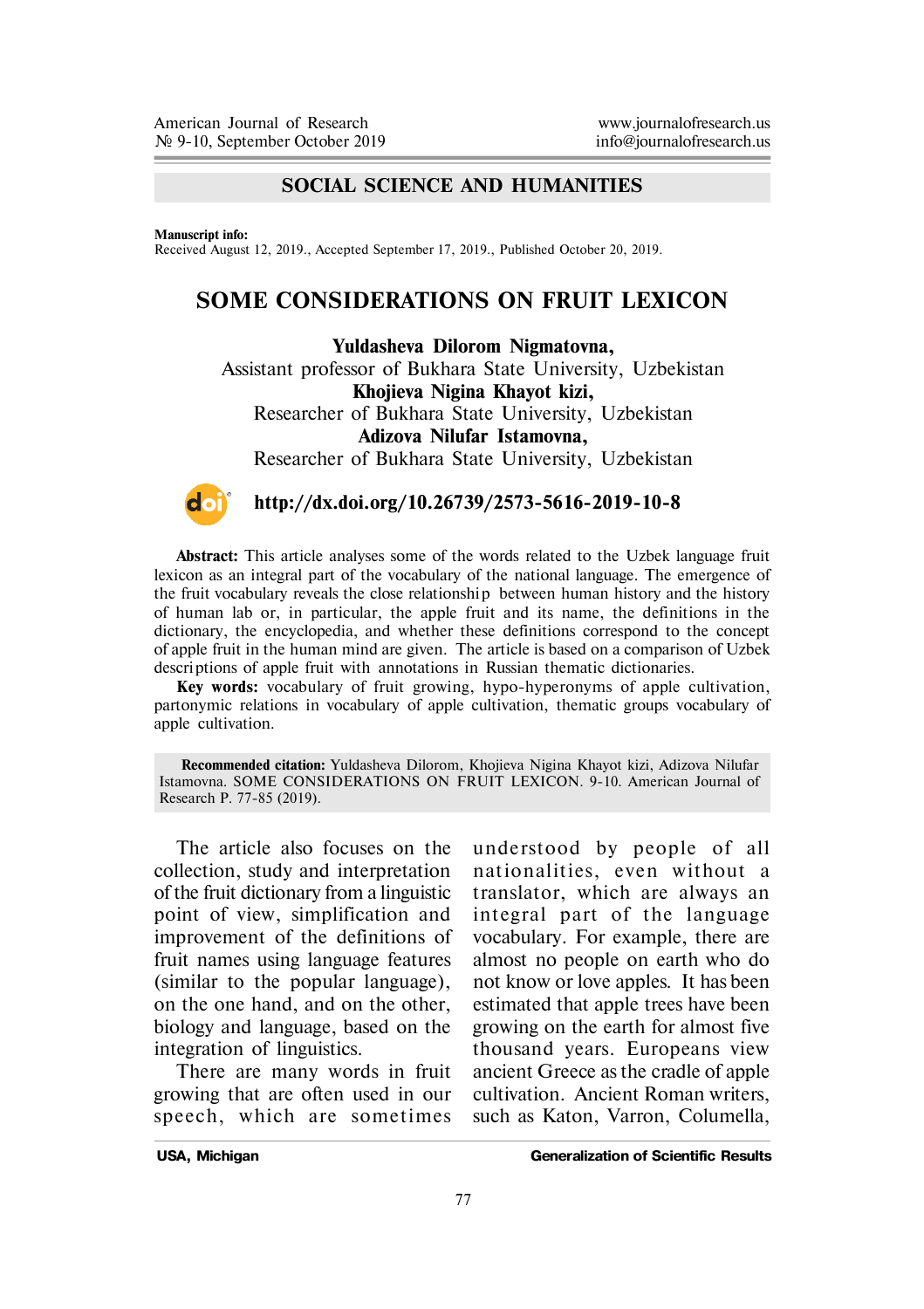and Pliny, have information on the cultivation of 36 species of apples during their lifetime.<sup>[9]</sup> The Europeans as a great apple lovers have used this fruit as an adverb for gold because they believe it gives them immortality and eternal youth: gold apple, золотые яблоки, олтин oma.

We think English proverb "An apple a day keeps the doctor away" ("Ешь по яблоку в день, и врачу не будет работы") Is connected with above given logics.

Russians also have such proverbs giving the same meaning as " $O$ *<sub>THO</sub>* яблоко в ночь гонит доктора прочь" ("One apple a night drives the doctor away"), or " $O$ *AHO* яблоко на ужин и врач не нужен" ("One apple for dinner and no doctor needed").

Even Celtic word Avalon which means earthy paradise i original has meaning of "apple country" [9].

The name of this fruit in Turkic languages is as following (pronunciation is very close to each other): in Uzbek it is olma; in Bashkir, Kazak, Karachay-Balkar, Kumyk, Nogai, Tatar languages it is alma; in Azarbayian language it is alma (الما); in Osmanian turkic language it is as elma (الم); in Gagauz, Crimean Tatar, Karakalpak languages it sounds as alma; in Uighur language - elma (المملد); in Chuvash language it is ulmà and etc [7]. This characterization somehow vary in world languages: in Russian it is яблоко; in English it is apple; in Arabian it sounds as tàfaha (تفاحـــة); in German it is apfel; in

French it is as pomme; in Spanish it is manzana; in Scottish - ubhal; in Latish it is ?bols and etc. If the Swedish language has borrowed it from English, then Belarusian has taken it fromRussian яблык, in Ukranian language it is  $\pi$ <sub>U</sub>Kranian language it is  $\pi$ <sub>UKranian</sub> Serbian it is accepted as jabuka. Apple fruit's Latin form is m?lum  $(50, 60)$ , m?lus is an apple tree  $($ яблоня $).$ 

Most of the names in the Fruit Lexicon have a long history. Their emergence, and, most importantly, their use in general goes back to ancient times, as written sources indicate. The longer the history of agriculture, including gardening, is, the more ancient the fruit lexicon is. For example, in the work of Mahmud Kashgari's "Devoni Lugotit Turk" (11th century), there are the following pieces:

## **Original:**

Йигитлариг ишлату,  $\tilde{M}$ *u<sub>Fa<sup>u</sup></sub>* emulu upramy, *£óëàí, êåéèê àâëàòó, Базрам қилип авналим [2].* **Its purpose is to:** *Using young men Let's shake the food in the tree. The humpback is hunting the deer, Let us celebrate.*

If we take into account the fact that Mahmud Kashghari's song "Devoni Lugotit Turk" was created about V-VI centuries before the creation of the work, and the speech of the people of that time passed from generation to generation, fruit lexicon connected with picking up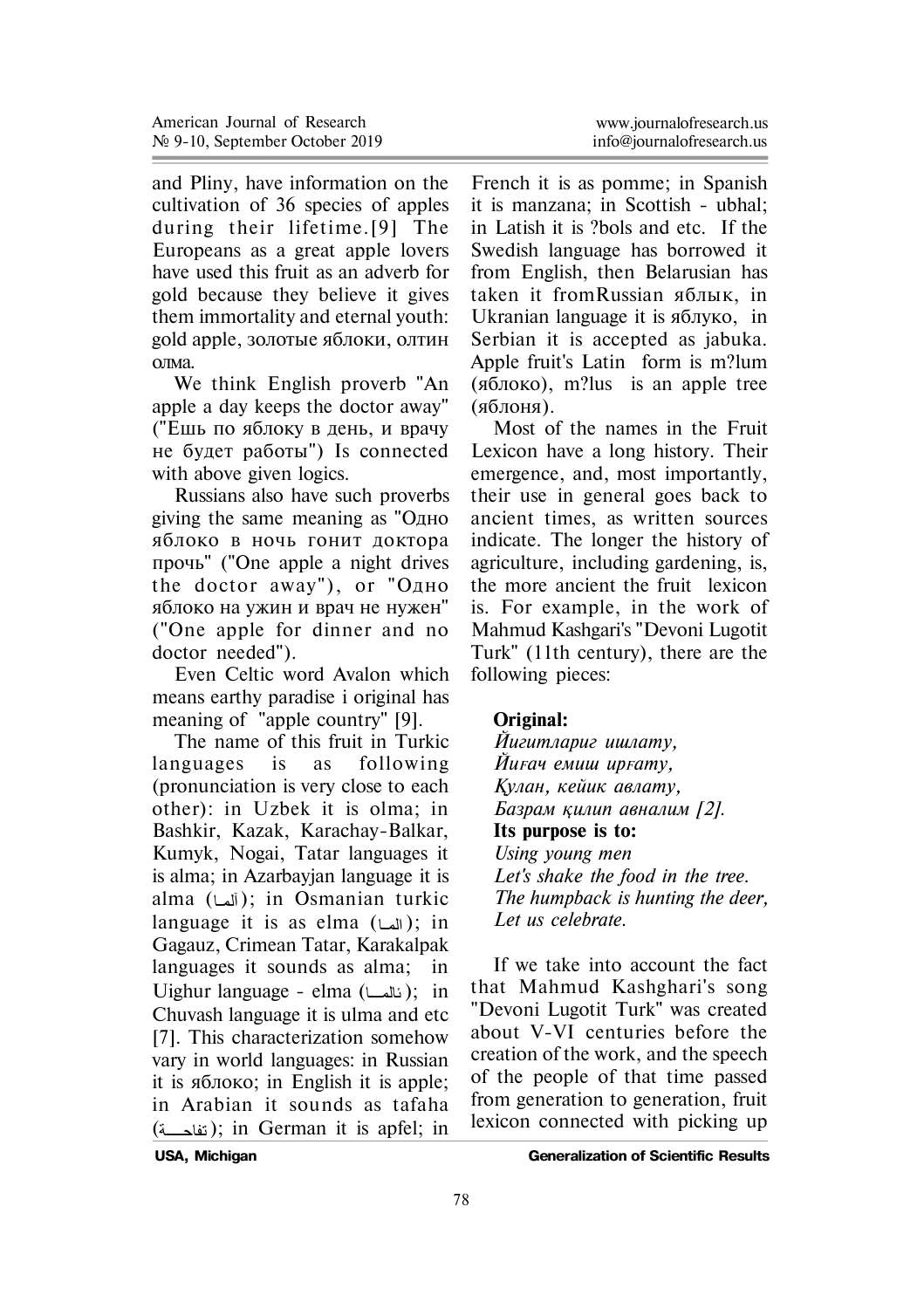the fruits of trees proves its belonging to far history.

From the comments of Mahmud Kashgari it is seen that the word fruit on the history was as "yigach yemish", that's to say "food in the tree"

In the early days of mankind's existence, wild shrubs consumed the fruit of the trees, and when they began to live in the grass they were trying to domesticate and culture the fruit trees. The beginning of exchanges between people and the subsequent intensification of trade relations between the different countries contributed to the development of fruit production, of course, for the fruit vocabulary also. For example, traders on the Great Silk Road, along with expensive clothes, fabrics, and jewelry, also brought in various fruit-based sweets (such as peanuts, raisins, dried walnuts, dried Apple's and etc), and drinks (juice, wine, cokes).

The types of fruits and vegetables, of course, as a result of the coexistence of various peoples of different countries, the growth of their material and cultural ties, are naturally related to the natural conditions, climate, flora and fauna of every nation, and the place of residence of each nation also increased, the names began also increasing and varying. Development of the fruit growing ensured the richness of the lexical layer in the language.

After all, the emergence of fruit production is inextricably linked to the human history and the history of human development.

 Explanatory dictionaries have different definitions for fruit names. We can see this in the commentary on apple fruit. In "Ўзбек тилининг изохли луғати" (ЎТИЛ) Explanatory dictionary of the Uzbek language there is following explanation to word "OJIMA" - apple:

" APPLE 1 A perennial fruit tree belonging to the aromatic family. Apple seedlings)...

2 The fruit of this tree. White apples. Red apple...."[5]

We can be the witness of following explanation connected with apple in National Encyclopmedia of Uzbekistan: "APPLE (Малус) -a series of deciduous trees or shrubs belonging to the family of singers; seed fruit tree. In temperate regions of the northern and southern hemispheres, there are 25-30 species of apples, including 10 in Central and Eastern Asia, Central Asia and the Caucasus. It occupies the first place among the fruit trees planted... 8 species of wildlife are found in Uzbekistan. Most of the varieties grown in the world are domestica apples...

It is eaten fresh, dried, canned, jam, jam. Usually it is harvested 4 years after planting in the garden. 40-50 years yield abundant...

Local varieties of Central Asia white apple, red apple, Samarkand apple, Namangan apple, bitter apple, maple apple, Khorezm apple group and other native varieties of apples are adapted to the soilclimatic conditions of Uzbekistan and are resistant to heat and cold. The fruit is sweet and early...

**USA, Michigan Generalization of Scientific Results**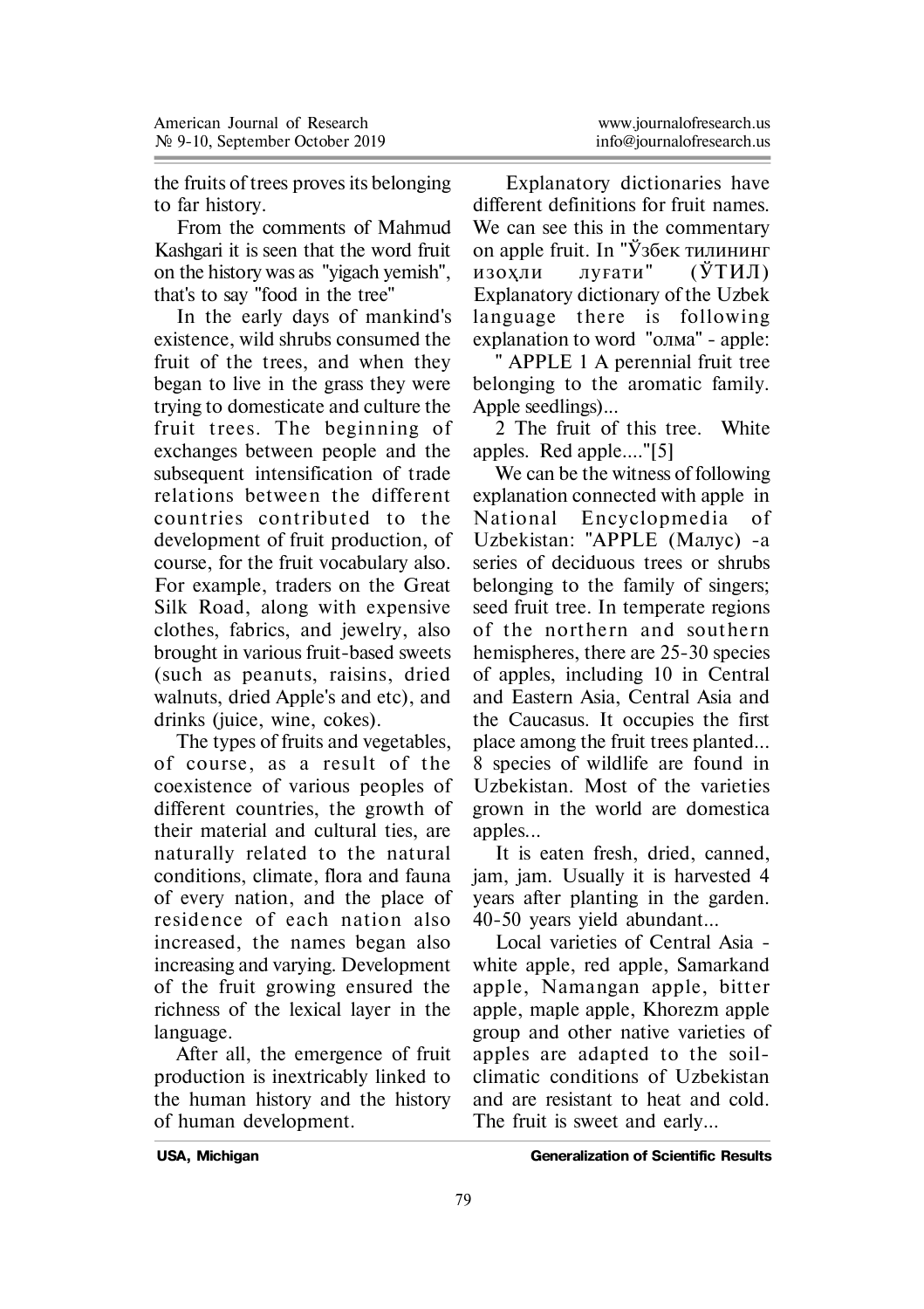The apple is a fruit tree of the Malus domestica and its fruit.) [6].

Paying attention to explanations we see both in the dictionary and encyclopedia apple tree is characterised from biological point of view. The fruit of it is mentioned only as "fruit of that tree", "its fruit" or "the fruit is sweet, early".

For example, to a foreigner who came to Uzbekistan to learn Uzbek it had to be described apples and their characteristics in words, not to mention the fruit itself. Should we explain them relying on Explanatory dictionary of Uzbek language in formation or National Encyclopedia of Uzbekistan comments? In our view, both explanations are far from simple and clear in explaining the meaning of the word. (After all, the Uzbek language has a great opportunity to express a certain concept in a simple, clear and understandable way. A linguistic scientist, academician Alibek Rustamov said: "If the words and phrases of the Uzbek language are not limited by time and space, it is possible to create a dictionary larger than the most vocabulary in the world. In addition, there are in ternal factors p roviding the richness and maturity of the Uzbek language. It is a suffixation of words and forms that make words in this language, the exceptions to the rules, and the simplicity of the interpretation. The simplicity of the interpretation is a sign of the perfection of the Uzbek language.." [4])

The explanation of the apple in the "Explanatory Dictionary of the Russian Language" is as follows:

" An apple -is a juicy sweet and sour apple fruit that is eaten fresh and serves as a raw material in cooking and for preparing drinks. The most common is the apple tree. less commonly grown sapwood. The size of red, green or yellow spherical fruits is 5-13 cm in diameter. It comes from Central Asia, where the wildgrowing ancestor of the home apple tree, the Sivers apple tree, still grows. Today, there are many varieties of this type of apple tree, growing in various climatic conditions. The ripening time is distinguished by summer, autumn and winter varieties, later varieties are distinguished by good resistance ... " [9]

It is noteworthy that the Russian online wiki.ru dictionary contains 13 thematic groups related to the concept of apples (etymology, bo tanical features, dist ribution history, nutritional value, use of apple-making, sale of apples, its varieties, etc.). There is also 5 other types connected with apple meaning in internet "Russian wikicitationing" such as "Symbol of apple in prose", "Image of apple in poetry" "Proverbs, riddles about apple", "Sources connected with apple", "See also about apple" where interesting materials are collected [10].

In "Bolshaya Rossiyskaya Encyklopedia" (Яблоня Е.Н.Седов//гл. ред.Ю.С.Осипов. M., 2004-2017.), and in Russian Explanatory dictionary there is following explanation to word apple (not to apple tree, to its fruit): "Used as raw material for fresh (as well as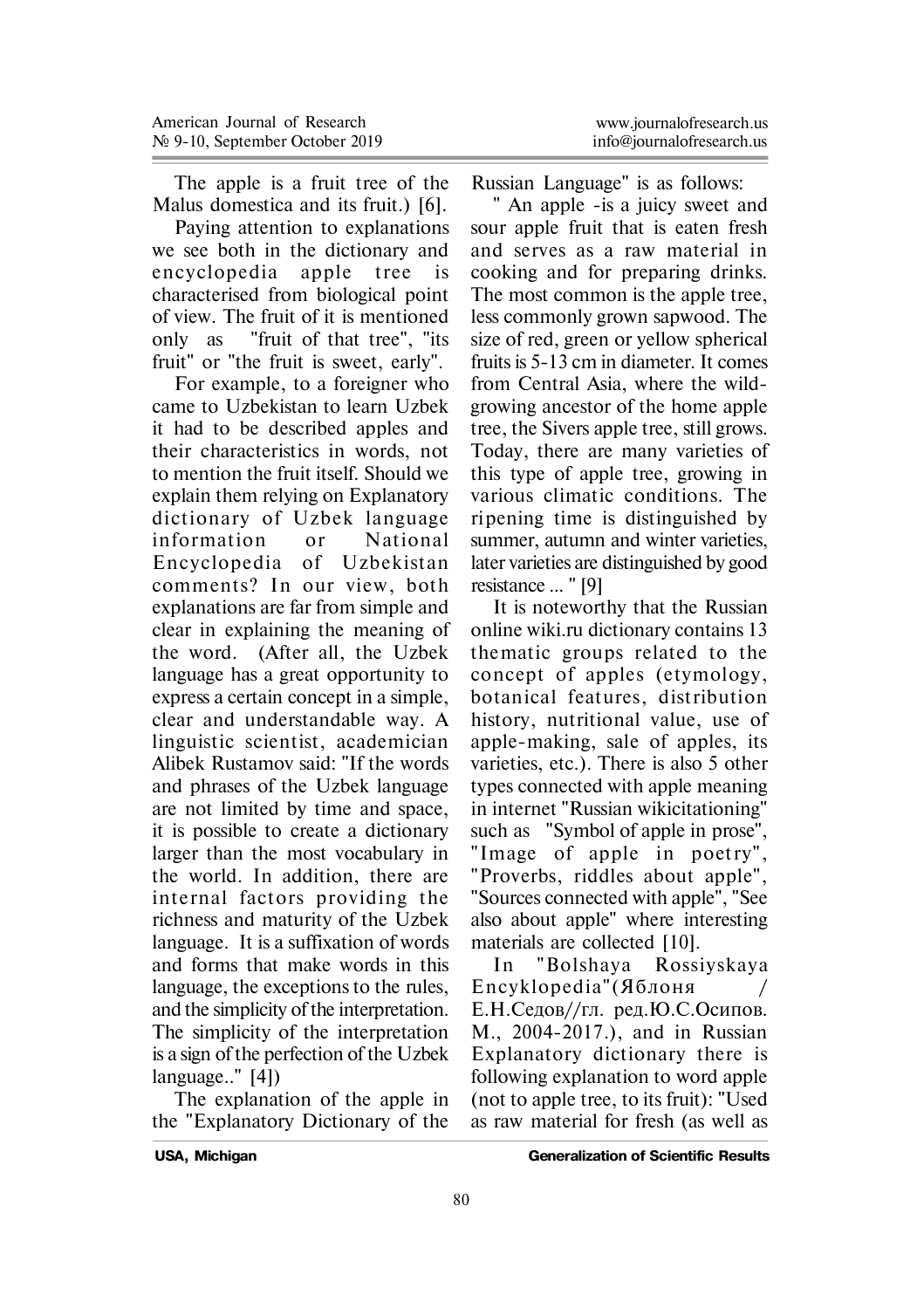interrupted) eating, as well as in cooking and preparation of beverages; the juicy, sour-sweet fruit of the apple tree. Red, green or yellow spherical fruits are 5-13 cm in diameter".

Apparently, in Russian dictionaries the concepts of apple and apple tree are more clearly explained than in Uzbek dictionaries. However, in both the Uzbek language or the lexical layer of any language, in hypo-heteronimic relationships, they live in separate nests (such as fruits and trees). That's to say- in the Uzbek language:

"мева уяси": олма, ўрик, олча, олхўри, узум, бехи, нок, шафтоли, анор, банан, апельсин. мандарин ва б.

"дарахт уяси": терак, тол, арча, олма, ўрик, олча, олхўри, узум, бехи, нок, шафтоли, анор, банан, апельсин, манларин, луб, карағай âà á. , apricot, cherry, plum, grape, quince, pear, peach, pomegranate, banana, orange, tangerine and etc.

in the Russian language:

"фруктовое гнездо": яблоко, абрикос, вишня, слива, виноград, айва, груша, персик, гранат. банан. апельсин. мандарин и так д.

"гнездо дерева": тополь, ива, пихта, яблоко, абрикос, вишня, слива, виноград, айва, груша, персик, гранат, банан, апельсин, мандарин, дуб, сосна и др.

in the English language:

" fruit nest": apple, banana, orange, mandarin, kiwi, apricot, cherry, plum, grape, quince, pear, peach, pomegranate etc.

"Tree nest": poplar, willow, fir, apple, apricot, cherry, plum, grape, quince, pear, peach, pomegranate, banana, orange, mandarin, oak, pine etc.

It is also worth mentioning that although in the comments of the National Encyclopedia of Uzbekistan: "10 varieties of apples are grown in Uzbekistan", "The list of apple varieties imported to the Republic of Uzbekistan for 2010- 2015" [7] the following types of apples are: aydored, jonagold, alva, arnabel, topred, arnica, ligol. topaz, florina, mutsu, fridom, gala, kiku, gibson, pinova, champion, gloster, piros, golden, empire, iinjergold etc. There are more than 40 varieties of these varieties.

The apple varieties created by the scientists of the Scientific-Research Institute of Gardening, Viticulture and Wine named after M.Mirzaev of the Republic of Uzbekistan have already appeared on the table. They are Tashkent borovinka. Samarkand Alo, afrosiyobi, oydin, lolajon, farangiz, guzal, feruza, kamola, chulpon, mehmoniy, tilla and nafis.

We also can meet such kinds of apple callings as tramavi (in autumn), eshakolma (kharseb), naqsholma, olmacha (early kind), dumchaolma (dumchaborik) , kelinolma, faranfolma, khashaki in colloquial or folk language and we think that conclusion as "all terms and names in the language that are connected with apple appeared according the principle of necessity" is somehow not correct.

**USA, Michigan Generalization of Scientific Results**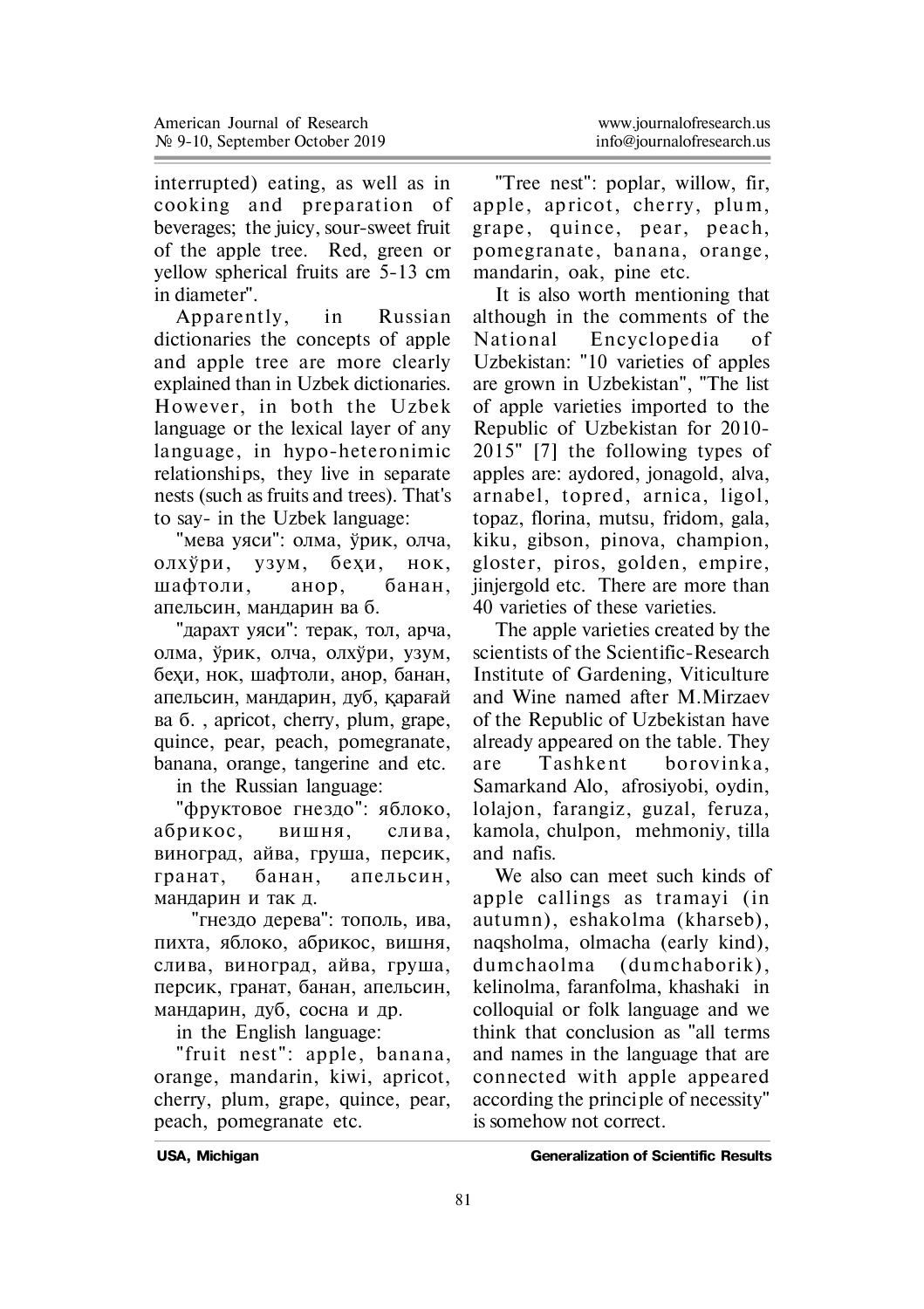Therefore, the number of fruit lexiconbvocabulary words in our language is significant: they have their own specific vocabulary clusters and private lexical meanings. For example, the number of words related to a single apple fruit alone exceeds one hundred in Uzbek. (Collection of fruit vocabulary from the linguistic point of view. compiling annotated dictionaries, simplifying and improving the definitions of fruit names using the language capabilities (closer to the language of the people), on the one hand, facilitating the integration of biology and linguistics provides.)

Combining the dictionary content of a language into specific paradigmatic rows by similarities is as complex, varied, and at the same time intriguing as the language itself. Although collecting and combining Uzbek language words into specific thematic groups is also a difficult task, collecting words and terms in the field, creating paradigmatic sequences under similarity, not only in the dictionaries, but also in the fruit and related terms (biological characteristics). It should be interpreted in terms of how it is placed in the minds of the linguists.

Based on our observations, it was preferable to divide apple lexical units into the following thematic groups.

1. Group on the purpose of using apple fruit. We know that when apples are ripened, they are suitable

for consumption. It can be used for washing and drying, and in special plants it can produce apple juice, apple cider vinegar, apple jam, mashed apple and wine. Therefore, the group can be divided into 2 subgroups for the purpose of using apple fruit:

1) eatable apple kinds and

2) apple kinds as raw material.

Eatable apple kinds are besh<br>lduz, rozmarin, golden. vulduz, rozmarin, afrosiyobi, naqsholma, nokpayvand.

Apple kinds as raw material are starkrimson, fudzi, simarenko, jhonatan, Tashkent borovinka and etc.

2. A group of units representing apple varieties by ripening time. Most of the fruits in our country are divided into varieties of early maturing, intermediate and late varieties. Apples are represented by numbers of early varieties of apples (this species is mainly cultivated in the Bukhara region). If apples are cooked within 3-4 days, they will lose their taste. The jam is very tasty). Dumchaolma and bolajon are early maturing type, muddle maturing types are jersimak, golden, Samarkand alosi, afrosiyobi, naqsholma, best yulduz, qirmizak. Late maturing types are tiramayi, sariq olma, kharseb, mutsu, fridom, gala, kiku, gibson, pinova, chempion, gloster, piros.

3. Group of lexical units representing apple varieties based on onomastic units. The lexeme in the apple lexicon also contains the name of the person or place. We csn face both word combinations as Tashkent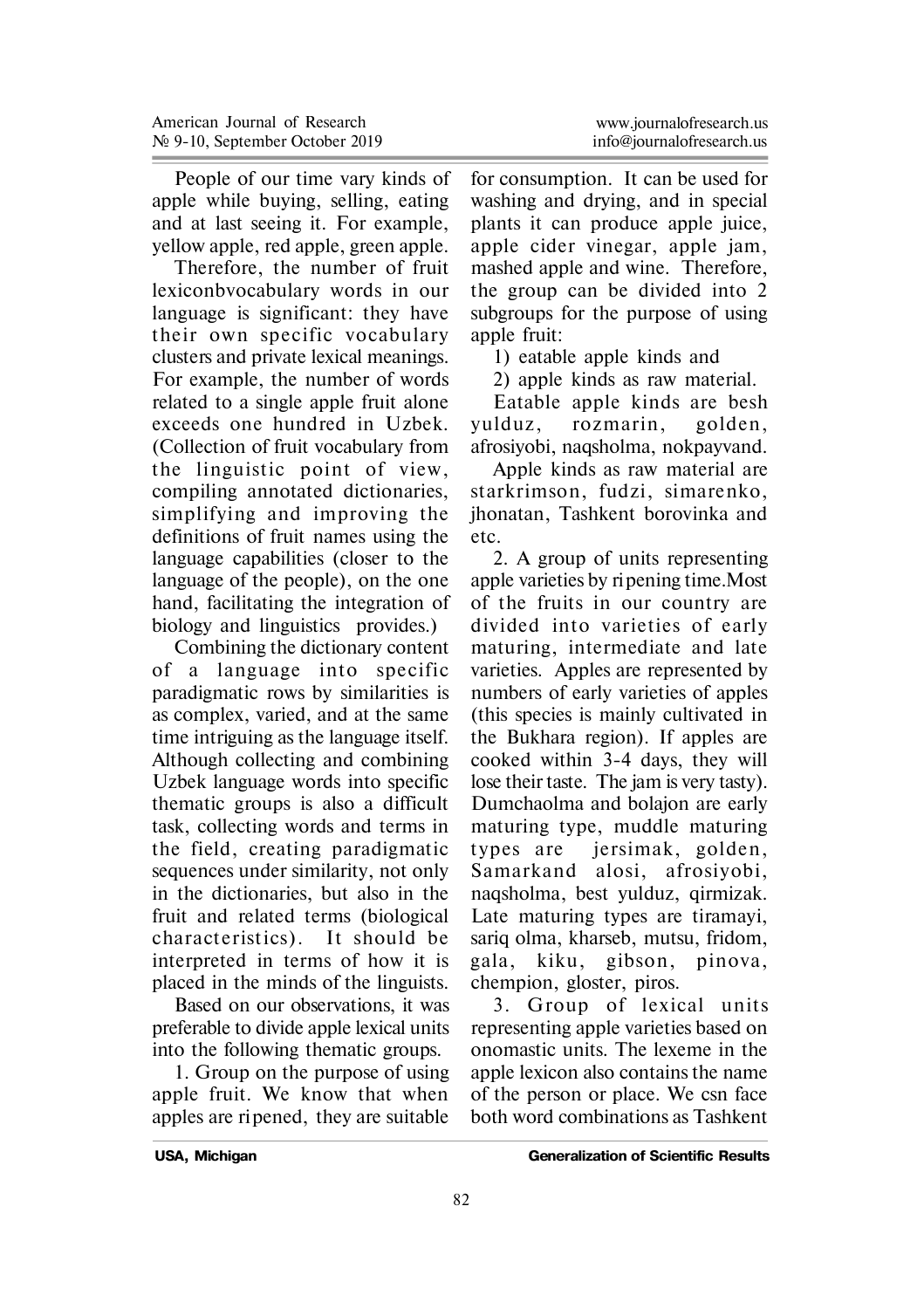borovinka, Samarkand Alo, Jizzakh golden, Namangan naqshi, and simple words as afrosiyobi, chulpon, kamola, skarletspur, simarenko, jonatan.

There is also the possibility to divide anthroponym-related apple names into subgroups. Specifically, 1) apple names that are directly related to a particular anthroponym, and 2) apples that are not directly related to a particular anthroponym.

The names of apples that are directly related to a particular anthroponym are named after a breeder, scientist, welder or fruit person whose name, surname, or pseudonym has created this apple variety: simarenko...

Apples that are not directly related to a particular anthroponym are usually given in honor of celebrities or favorite names commonly used by people. For example jonatan, gibson, piros; chulpon, kamola and etc.

4. A group of lexical units representing apple varieties according to their spread. Spread refers to the areas in which apple varieties are grown. For example,

Khorezm apple: ousing, bolajon, simarenko...

Jizzakh apple: Jizzakh golden, farangiz, guzal...

Tashkent apple: Tashkent borovinka, mehmoniy, tilla, nafis, qandil...

Samarkand apple: afrosiyobi, Samarkand alo, kamola, achchiq olma...

And also Iranian apple, Chinese apple.

5. A group of lexical units that represent apple varieties by color. Naturally, apples of red, white, yellow, blue and green varieties are included in this group. Although the apple varieties of this group do not appear to be small in the subgroups, we must remember that there are, in fact, varieties of apples that are white, yellow, white, red, and purple.

6. A group of lexical units representing apple varieties by their taste. This group includes sweet, sour and sour-sweet (acid-sweet) apples...

7. A group of names representing apple pests and diseases: apple worm, apple beetle, apple cider, apple lettuce, chandelier, red spider, California shield; rot (moniliosis), sunburn, bacterial burns, cold stroke, thirst, frosting, color change, flour dew, scabies...

8. A group of units representing the herbicides used in the applegrowing industry. In apple trees, there is also work to protect the apples from premature shedding, or to process the tree with a variety of herbicides and to obtain a rich harvest. This group includes herbicides like funguside, calcium, thiophanate methyl, phosphocyte aluminum

9. A group of lexical units related to apple growing agrotechnics. Planting, processing, treatment, bushing, cutting, shaping, welding, watering, fertilizing, pollination, harvesting, storage and etc.

10. Group of apple-related partinomic (part-time) units. Apples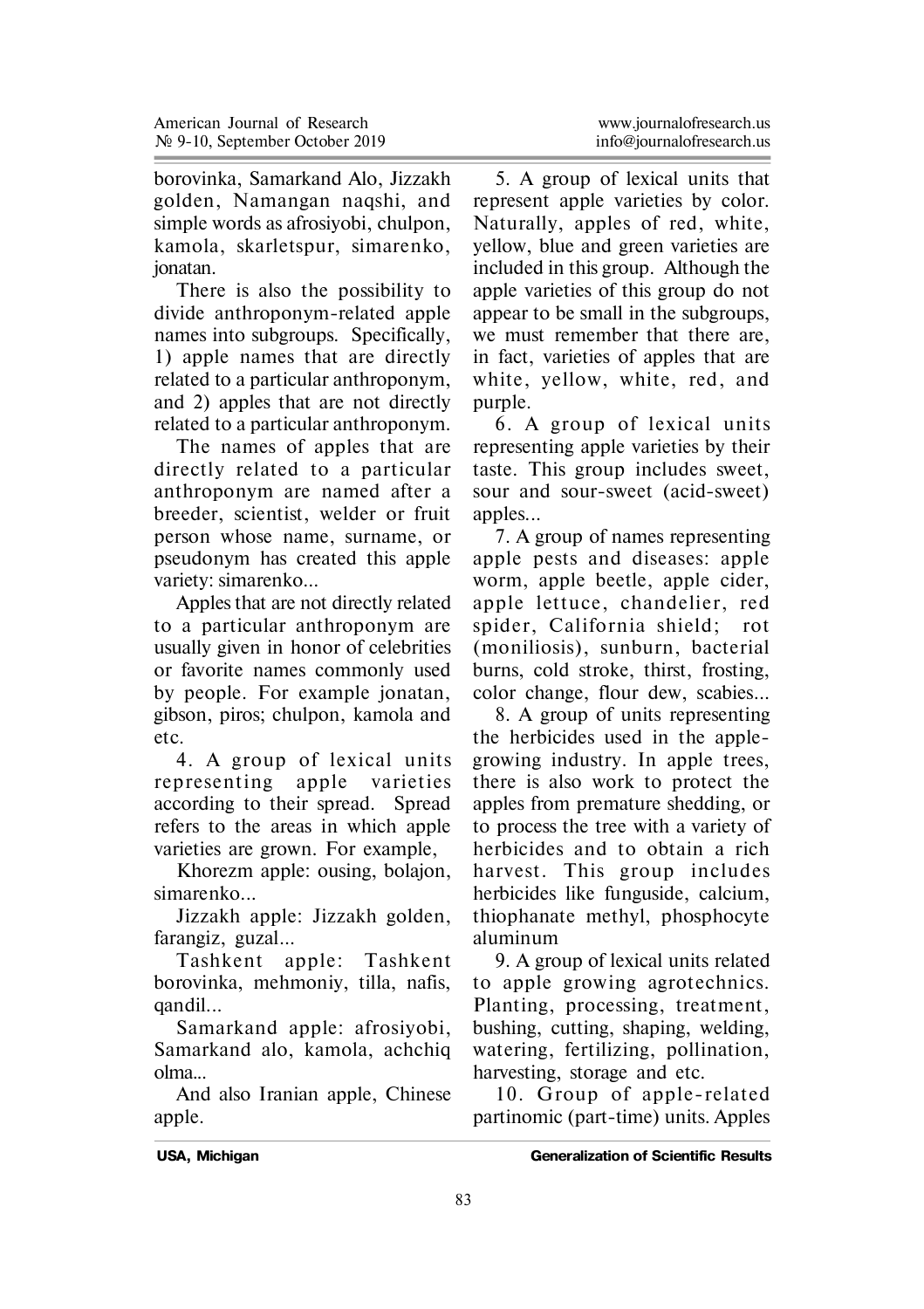(fruit; whole) - peel, meat, seeds, tail, tube, pollen, pollinator, apple juice, juice, iron (parts); Apple (tree; whole) -body, grade, horn, root, leaf, bark, flower, flowerpot, pinweed, bud, bark, fruit) and etc.

11. A group of hypo-heperonimic (species and kind related) units associated with apples. Apple - Tashkent borovinka, ovdin, bolajon, farangiz, guzal, feruza, kamola, chulpon, mehmoniy, tilla, nafis...

12. A group of lexical units representing the names of the apple growers: gardener, businessman, agronomist, scientist, breeder, apple grower, mechanic, tractor operator, curator, welder...

13. A group of technical tools, various working tools and product names used in apple growing: lampshade, sleeper, ladder, tow, tractor, truck, drug sprayer, trash bin, paper carton, bucket and etc.

14. Group of lexical units related to apple photosynthesis: photosynthesis, leaf, respiration, root, flowering, development, ripening.

15. A group of its root and borrowed layers in the apple lexicon.

On this basis, we divide Uzbeklanguage apple-related units into two groups:

1) their root units in the apple lexicon and

2) borrowed units in the apple lexicon.

Of course, we differentiate our vocabulary against the mastering lexicon. It is worth noting here that the lexicon of its stratum is not only

genetically related to Turkish words. Although the basis is of the layered layer, the words in the Uzbek wordformation system also have their own layers. For example, the term payvand is derived from the Persian language in Uzbek, which means adding, binding, (ie, planting or transplanting a plant in a variety of plants or in a plant). By adding affixes -chi, -lovchi, -kash to lexeme payvand there appeared new words of personality: payvand+chi. payvand+lovchi, payvand+kash.

Or verbs as payvand+la (moq), payvand qilish, and compound nouns as payvandtag, payvandust had already taken their place in the list of Uzbek linguistics.

16. Group of units related to the structure of the apple lexicon:

in the form of simple word: tiramayi, qirgizak, xarsheb, mutsu, freom, gala, kiku, gibson, pinova, chempion, glost, piros...

in the form of compound word: kelinolma, farangolma, naqsholma, besh yulduz, nokpayvand

as a word unit: Toshkent borovinkas, sariq olma, Samarqand alo, Jizzax golden, Namangan naqsh...

It is possible to continue these lines further, and in our view, the relevant units in every area of our social life should be studied from the linguistic point of view, viewed as sources of enrichment of our language, and, where appropriate. their spelling and explanatory dictionaries.

Thus, oguz word алма (apple) explained by Mahmud Kashgari as